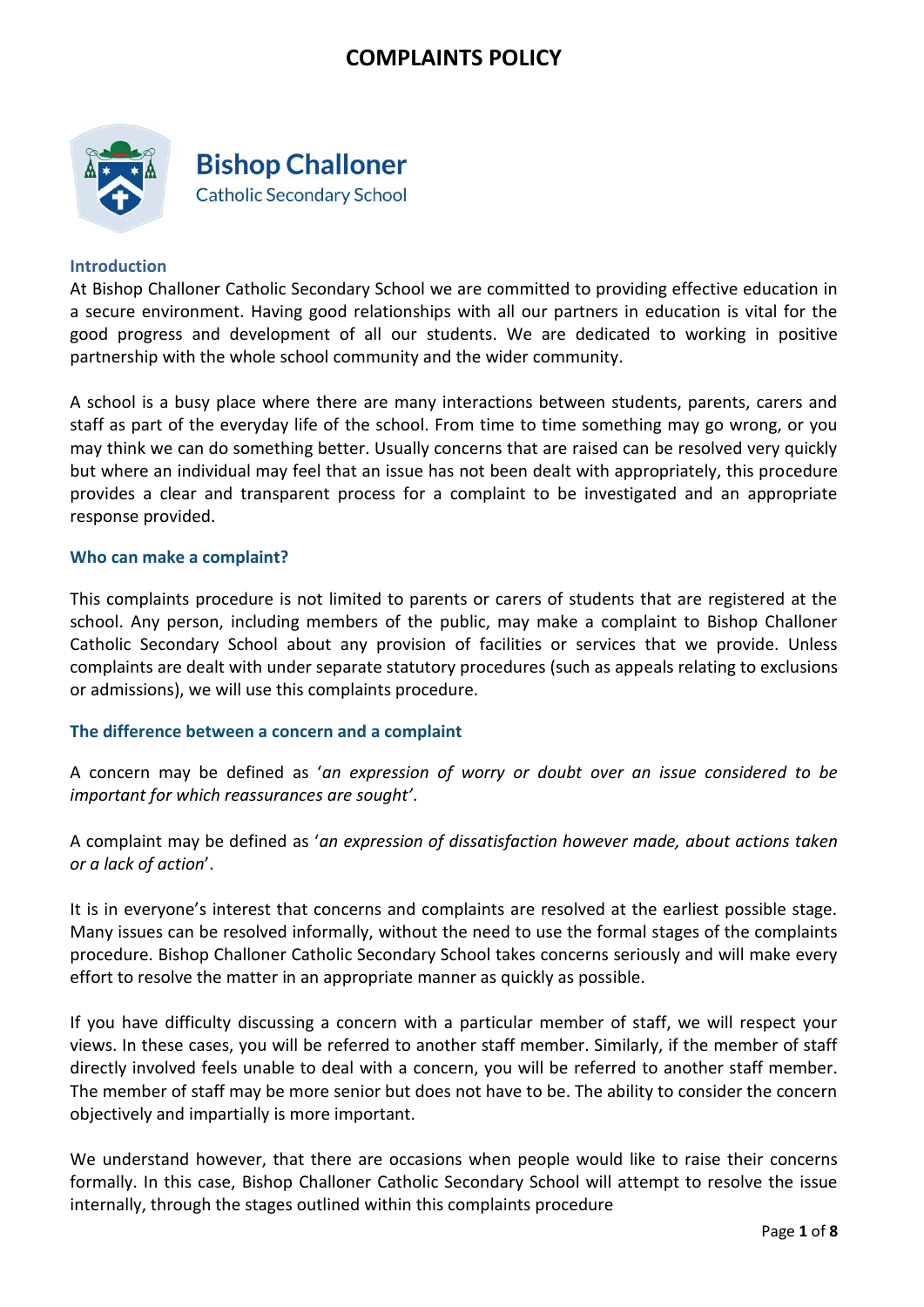#### **How to raise a concern or make a complaint**

A concern or complaint can be made in person, in writing or by telephone. They may also be made by a third party acting on behalf on a complainant, as long as they have appropriate consent to do so.

Telephone complaints should be directed to the School Business Manager who will complete a complaint form (Formal Complaint Record) and refer the matter to the Headteacher.

Verbal complaints or allegations made by a visitor to the school will be referred to the School Business Manager who will complete a complaint form and refer the matter to the Headteacher.

Written complaints received by school staff should be copied immediately to the School Business Manager who will complete a complaint form and attach the letter and refer the matter to the Headteacher.

The first point of contact for any concern relating to a student will normally be the Form Tutor. If the issue remains unresolved, the next step is to make a formal complaint.

Complainants should not approach individual governors to raise concerns or complaints. They have no power to act on an individual basis and it may also prevent them from considering complaints at Stage 2 of the procedure.

Complaints against school staff (except the Headteacher) should be made in the first instance, to Mr John Wright, Headteacher, via the school office*.* Please mark them as Private and Confidential.

Complaints that involve or are about the headteacher should be addressed to the Chair of Governors, via the school office. Please mark them as Private and Confidential.

Complaints about the Chair of Governors, any individual governor or the whole governing body should be addressed the Clerk to the Governing Body via the school office. Please mark them as Private and Confidential.

In accordance with equality law, we will consider making reasonable adjustments if required, to enable complainants to access this complaints procedure. For instance, providing information in alternative formats, assisting complainants in raising a formal complaint or holding meetings in accessible locations.

#### **Anonymous complaints**

We will not normally investigate anonymous complaints. However, the Headteacher or Chair of Governors, if appropriate, will determine whether the complaint warrants an investigation.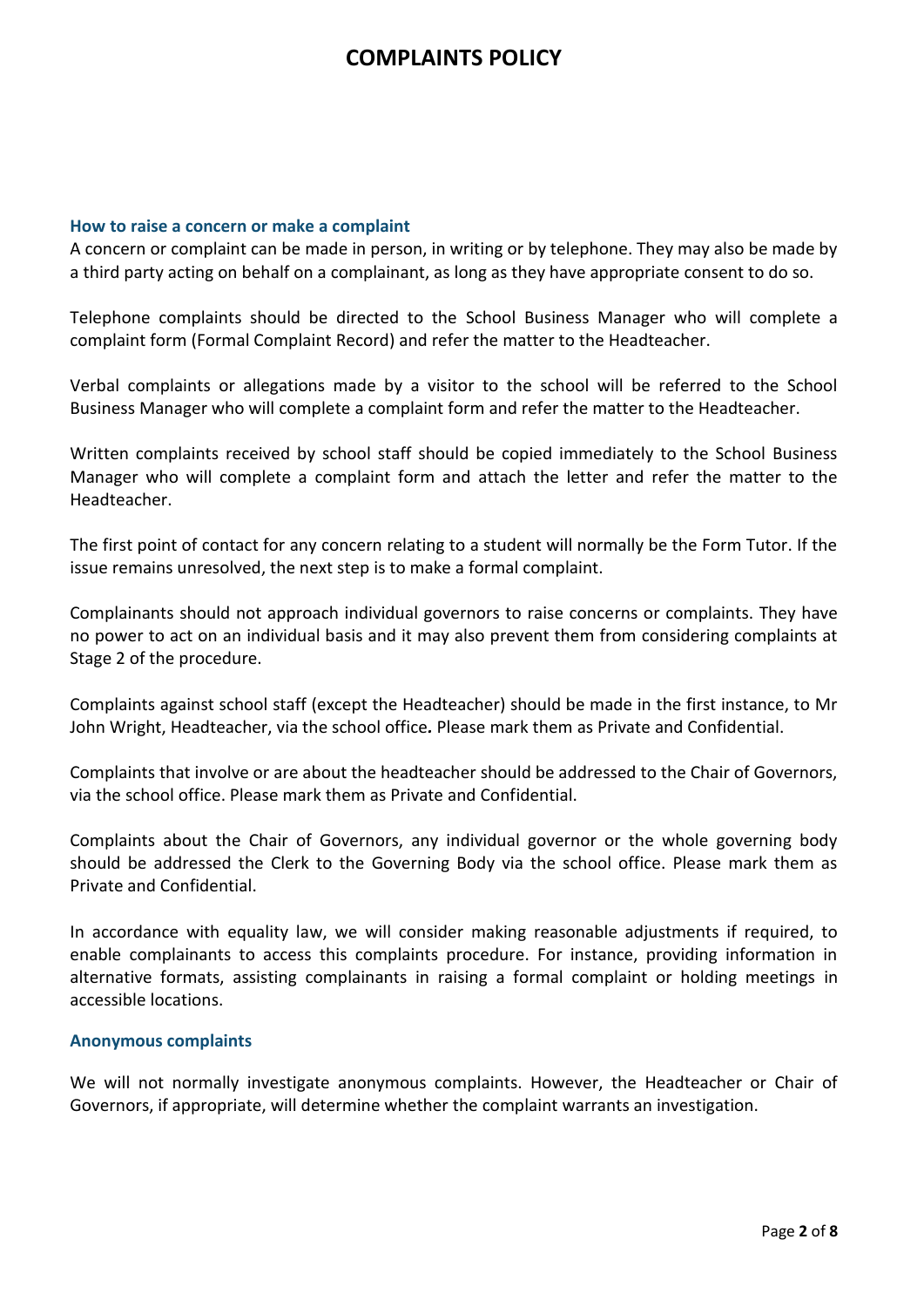### **Time scales**

You must raise the complaint within three months of the incident or, where a series of associated incidents have occurred, within three months of the last of these incidents. We will consider complaints made outside of this time frame if exceptional circumstances apply.

### **Complaints received outside of term time**

We will consider complaints made outside of term time to have been received on the first school day after the holiday period.

#### **Scope of this Complaints Procedure**

This procedure covers all complaints about any provision of facilities or services by Bishop Challoner Catholic Secondary School, other than complaints that are dealt with under other statutory procedures, including those listed below.

| <b>Exceptions</b>      |                                                                                                                                       | Who to contact                                                                                                                                                                                                                                                                       |
|------------------------|---------------------------------------------------------------------------------------------------------------------------------------|--------------------------------------------------------------------------------------------------------------------------------------------------------------------------------------------------------------------------------------------------------------------------------------|
| $\bullet$<br>$\bullet$ | Admissions to schools<br>of<br>Statutory<br>assessments<br><b>Special Educational Needs</b><br>School<br>re-organisation<br>proposals | Concerns about admissions, statutory assessments of<br>Special Educational Needs, or school re-organisation<br>proposals should be raised with Hampshire County<br>Council.                                                                                                          |
|                        | Matters likely to require a<br>Child Protection Investigation                                                                         | Complaints about child protection matters are handled<br>under our child protection and safeguarding policy and<br>in accordance with relevant statutory guidance.                                                                                                                   |
|                        |                                                                                                                                       | If you have serious concerns, you may wish to contact<br>the local authority designated officer (LADO) who has<br>local responsibility for safeguarding or the Multi-Agency<br>Safeguarding Hub (MASH). LADO can be contacted on<br>01962 876364                                     |
|                        | of children from<br>Exclusion<br>school*                                                                                              | Further information about raising concerns about<br>found<br>be<br>at:<br>exclusion<br>can<br>www.gov.uk/school-<br>discipline-exclusions/exclusions.<br>*complaints about the application of the behaviour<br>policy can be made through the school's complaints<br>procedure.      |
|                        | Whistleblowing                                                                                                                        | We have an internal whistleblowing procedure for all<br>including<br>employees,<br>temporary<br>staff<br>our<br>and<br>contractors.                                                                                                                                                  |
|                        |                                                                                                                                       | The Secretary of State for Education is the prescribed<br>relating<br>for<br>to<br>education<br>for<br>person<br>matters<br>whistleblowers in education who do not want to raise<br>matters direct with their employer. Referrals can be<br>made at: www.education.gov.uk/contactus. |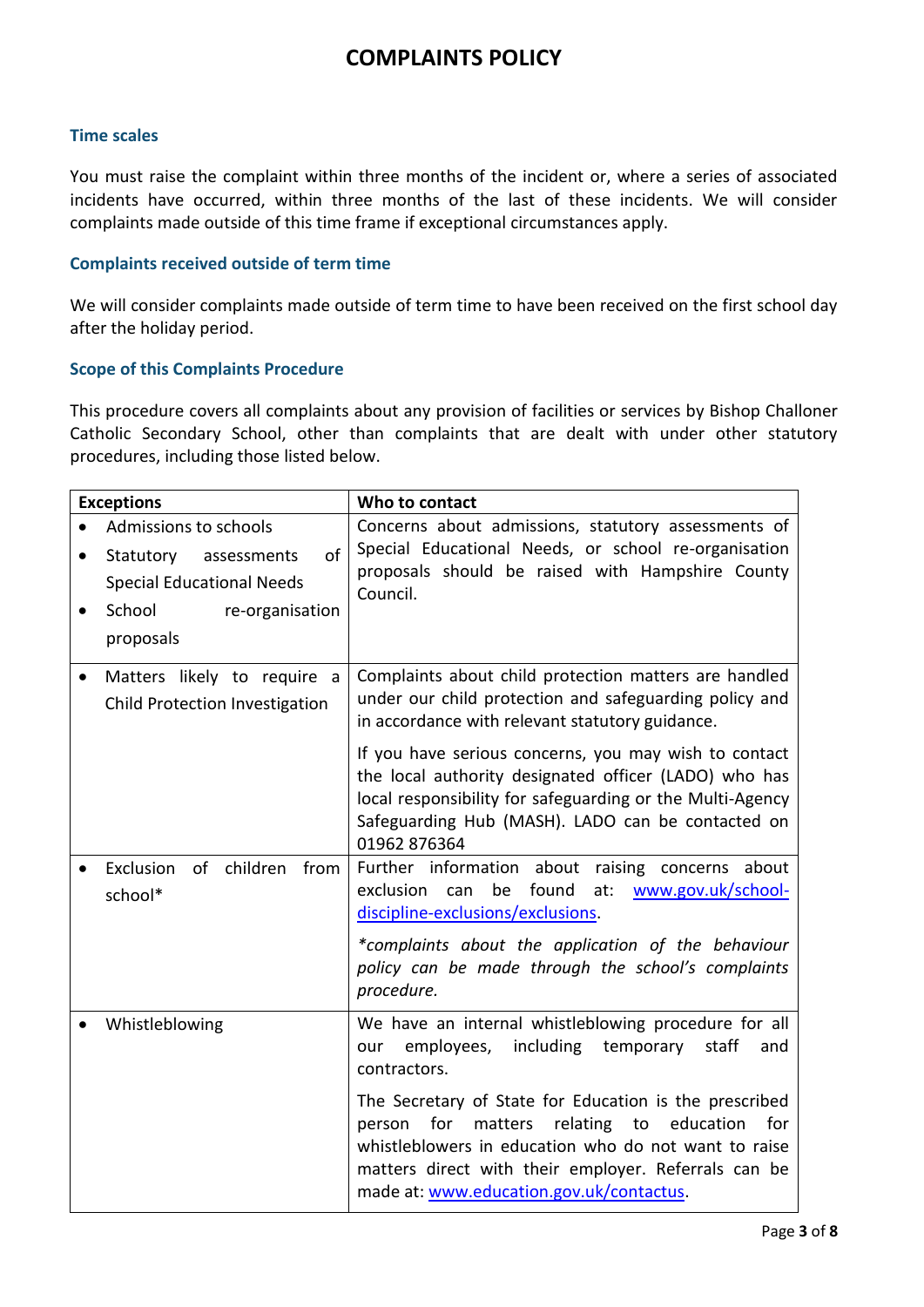| • Staff grievances                                                                                             | Volunteer staff who have concerns about our school<br>should complain through the school's complaints<br>procedure. You may also be able to complain direct to<br>the LA or the Department for Education (see link above),<br>depending on the substance of your complaint.<br>Complaints from staff will be dealt with under the<br>school's internal grievance procedures. |  |
|----------------------------------------------------------------------------------------------------------------|------------------------------------------------------------------------------------------------------------------------------------------------------------------------------------------------------------------------------------------------------------------------------------------------------------------------------------------------------------------------------|--|
| • Staff conduct                                                                                                | Complaints about staff will be dealt with under the<br>school's internal disciplinary procedures, if appropriate.<br>Complainants will not be informed of any disciplinary<br>action taken against a staff member as a result of a<br>complaint. However, the complainant will be notified<br>that the matter is being addressed.                                            |  |
| about<br>Complaints<br>services<br>provided by other providers<br>who may use school premises<br>or facilities | Providers have their own complaints procedure to deal<br>with complaints about service. Please contact them<br>direct.                                                                                                                                                                                                                                                       |  |
| National Curriculum - content                                                                                  | Please contact the Department for Education<br>at:<br>www.education.gov.uk/contactus                                                                                                                                                                                                                                                                                         |  |

If other bodies are investigating aspects of the complaint, for example the police, local authority (LA) safeguarding teams or Tribunals, this may impact on our ability to adhere to the timescales within this procedure or result in the procedure being suspended until those public bodies have completed their investigations.

If a complainant commences legal action against Bishop Challoner Catholic Secondary School in relation to their complaint, we will consider whether to suspend the complaints procedure in relation to their complaint until those legal proceedings have concluded.

### **Resolving complaints**

At each stage in the procedure, Bishop Challoner Catholic Secondary School wants to resolve the complaint. If appropriate, we will acknowledge that the complaint is upheld in whole or in part. In addition, we may offer one or more of the following:

- an explanation
- an admission that the situation could have been handled differently or better
- an assurance that we will try to ensure the event complained of will not recur
- an explanation of the steps that have been or will be taken to help ensure that it will not happen again and an indication of the timescales within which any changes will be made
- an undertaking to review school policies in light of the complaint
- an apology.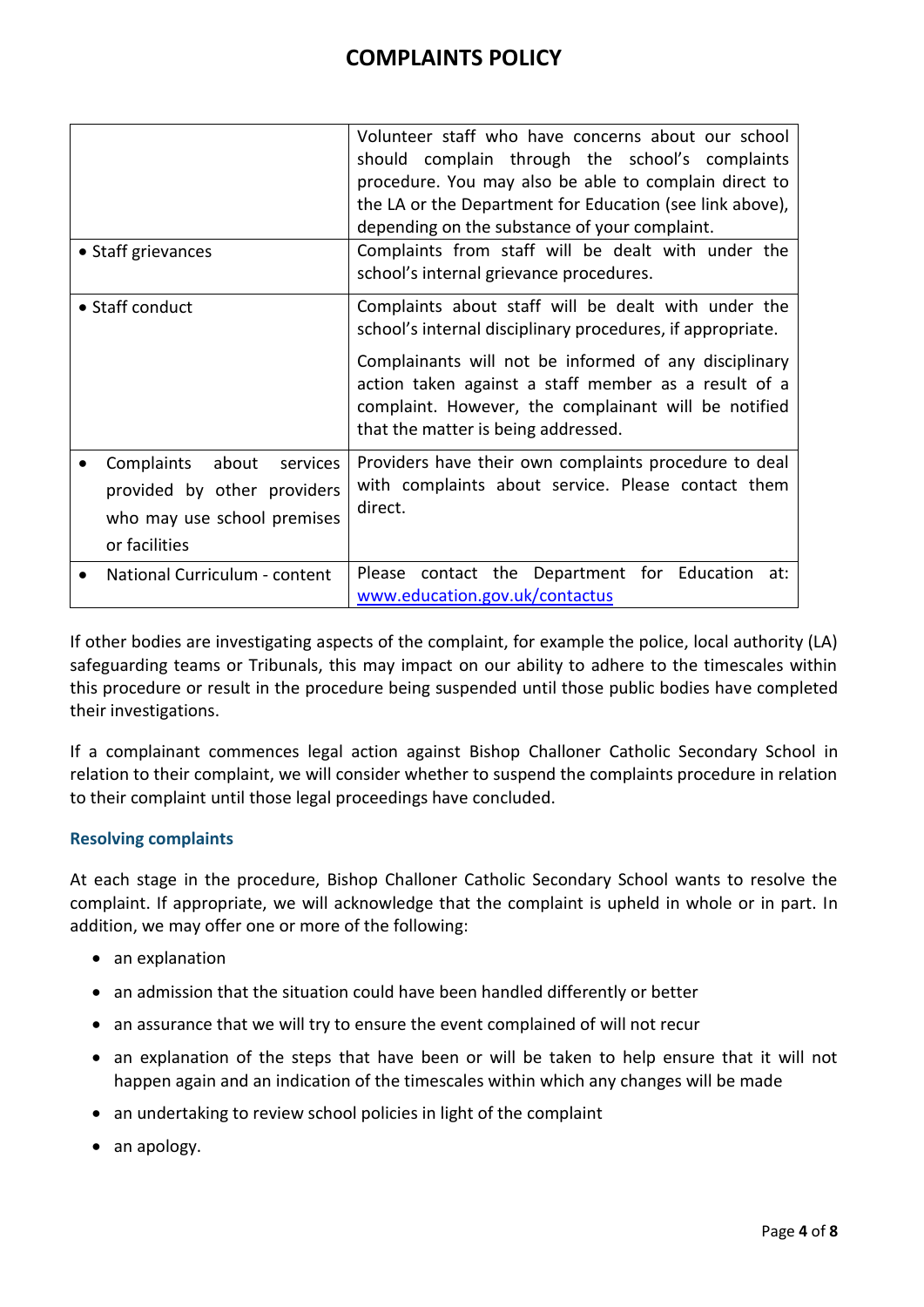### **Withdrawal of a Complaint**

If a complainant wants to withdraw their complaint, we will ask them to confirm this in writing.

#### **Stage 1**

Formal complaints must be made to the Headteacher (unless they are about the Headteacher), via the School Business Manager. This may be done in person, in writing, or by telephone.

The School Business Manager will record the date the complaint is received the Headteacher will acknowledge receipt of the complaint in writing (either by letter or email) within three school days.

Within this response, the Headteacher will seek to clarify the nature of the complaint, ask what remains unresolved and what outcome the complainant would like to see. The Headteacher can consider whether a face to face meeting is the most appropriate way of doing this.

*Note:* The Headteacher may delegate the investigation to another member of the school's senior leadership team but not the decision to be taken.

During the investigation, the Headteacher (or investigator) will:

- if necessary, interview those involved in the matter and/or those complained of, allowing them to be accompanied if they wish
- keep a written record of any meetings/interviews in relation to their investigation.

At the conclusion of their investigation, the Headteacher will provide a formal written response within ten school days of the date of receipt of the complaint.

If the headteacher is unable to meet this deadline, they will provide the complainant with an update and revised response date.

The response will detail any actions taken to investigate the complaint and provide a full explanation of the decision made and the reason(s) for it. Where appropriate, it will include details of actions Bishop Challoner Catholic Secondary School will take to resolve the complaint.

The Headteacher will advise the complainant of how to escalate their complaint should they remain dissatisfied with the outcome of Stage 1.

If the complaint is about the Headteacher, or a member of the governing body (including the Chair or Vice-Chair), a suitably skilled governor will be appointed to complete all the actions at Stage 1.

Complaints about the Headteacher or member of the governing body must be made to the Clerk, via the school office.

If the complaint is:

- jointly about the Chair and Vice Chair or
- the entire governing body or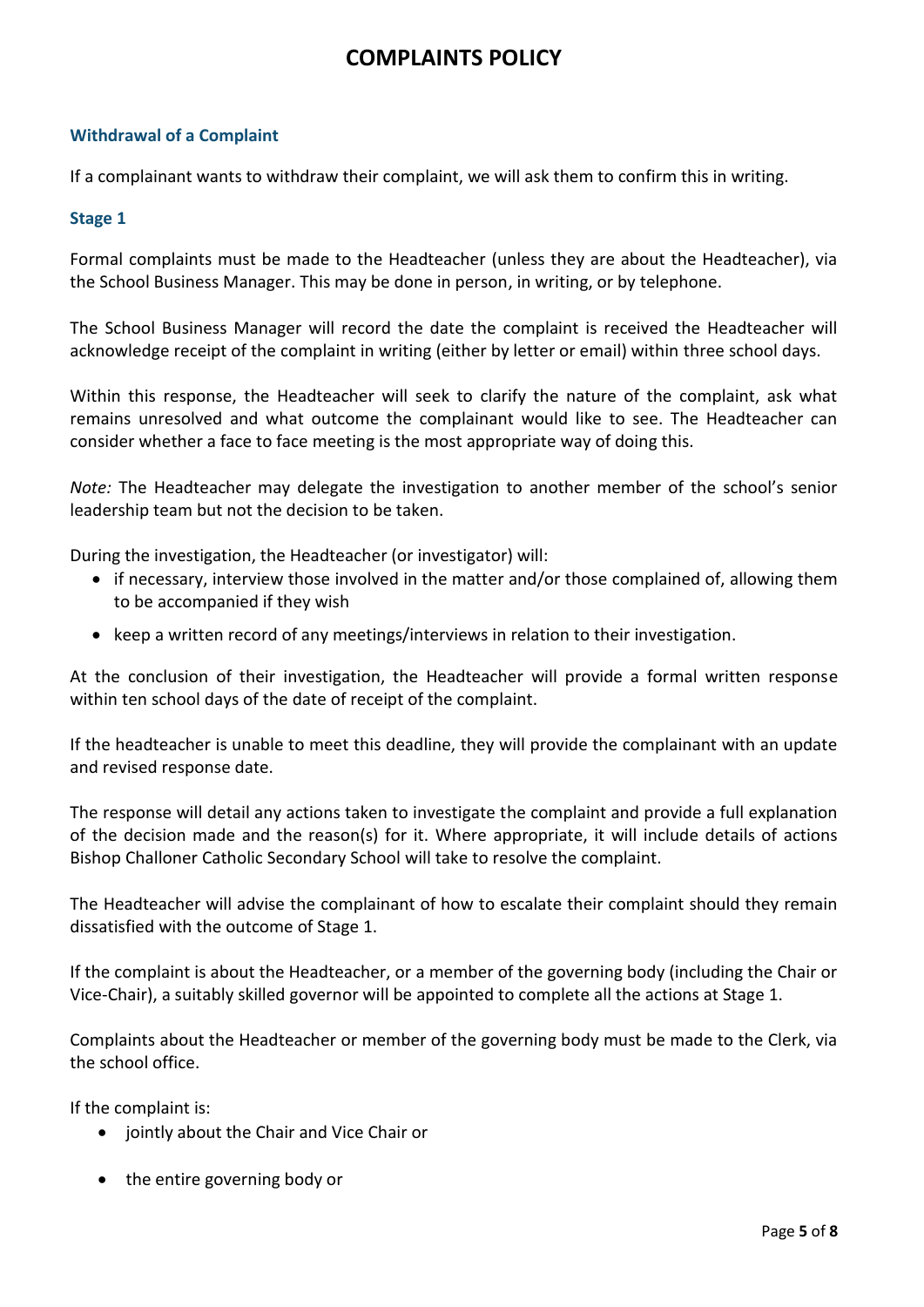• the majority of the governing body

Stage 1 will be considered by an independent investigator appointed by the governing body or Diocese. At the conclusion of their investigation, the independent investigator will provide a formal written response.

### **Stage 2**

If the complainant is dissatisfied with the outcome at Stage 1 and wishes to take the matter further, they can escalate the complaint to Stage  $2 - a$  meeting with members of the governing body's complaints committee, which will be formed of the first three, impartial, governors available. This is the final stage of the complaints procedure.

A request to escalate to Stage 2 must be made to the Clerk, via the school office, within five school days of receipt of the Stage 1 response.

The Clerk will record the date the complaint is received and acknowledge receipt of the complaint in writing (either by letter or email) within three school days.

Requests received outside of this time frame will only be considered if exceptional circumstances apply.

The Clerk will write to the complainant to inform them of the date of the meeting. They will aim to convene a meeting within twenty school days of receipt of the Stage 2 request. If this is not possible, the Clerk will provide an anticipated date and keep the complainant informed.

If the complainant rejects the offer of three proposed dates, without good reason, the Clerk will decide when to hold the meeting. It will then proceed in the complainant's absence on the basis of written submissions from both parties.

The complaints committee will consist of at least three governors with no prior involvement or knowledge of the complaint. Prior to the meeting, they will decide amongst themselves who will act as the Chair of the Complaints Committee. If there are fewer than three governors from Bishop Challoner Catholic Secondary School available, the Clerk will source any additional, independent governors through another local school or through their LA's Governor Services team, in order to make up the committee. Alternatively, an entirely independent committee may be convened to hear the complaint at Stage 2.

The committee will decide whether to deal with the complaint by inviting parties to a meeting or through written representations, but in making their decision they will be sensitive to the complainant's needs.

If the complainant is invited to attend the meeting, they may bring someone along to provide support. This can be a relative or friend. Generally, we do not encourage either party to bring legal representatives to the committee meeting. However, there may be occasions when legal representation is appropriate.

For instance, if a school employee is called as a witness in a complaint meeting, they may wish to be supported by union and/or legal representation.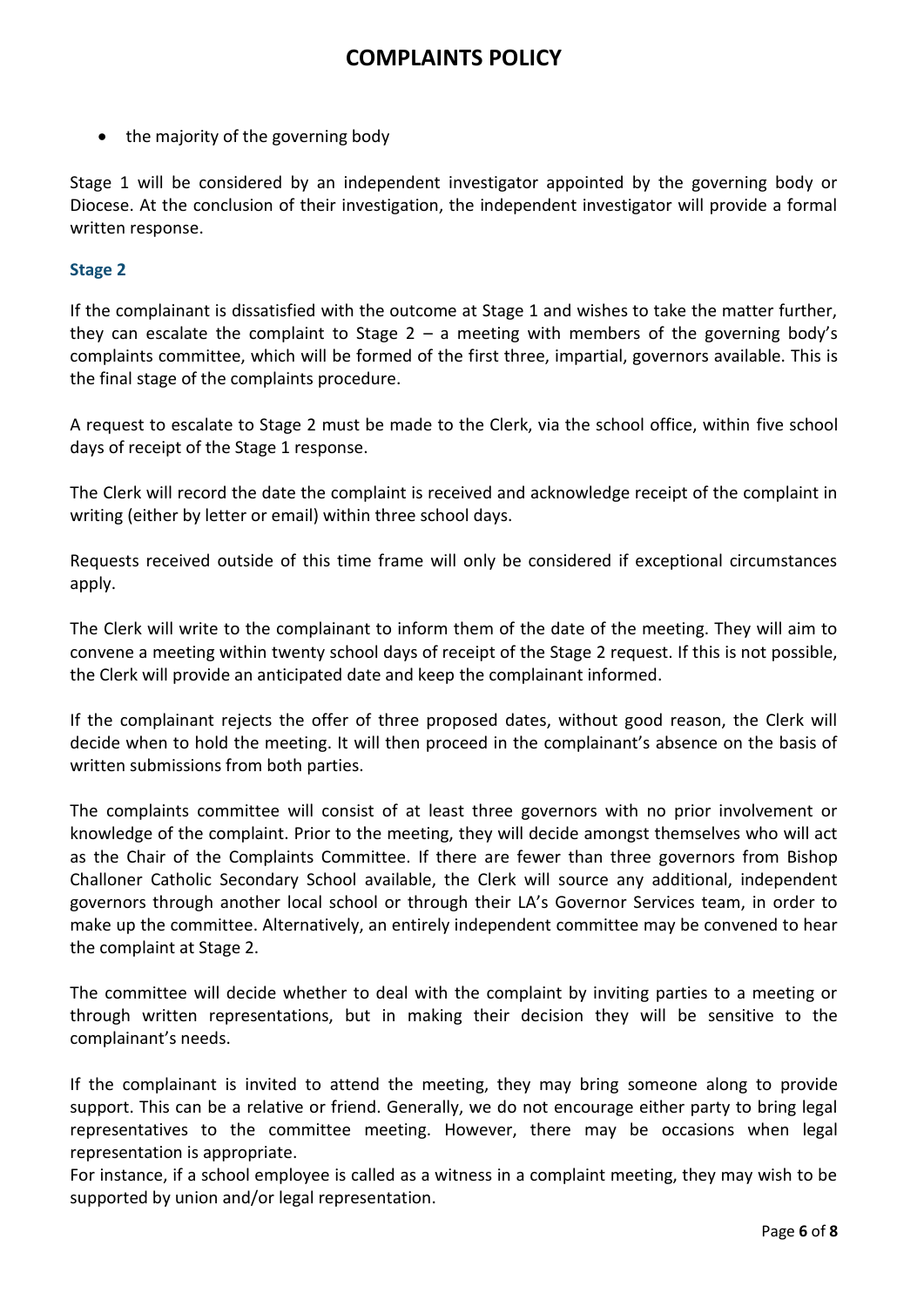*Note: Complaints about staff conduct will not generally be handled under this complaints procedure. Complainants will be advised that any staff conduct complaints will be considered under staff disciplinary procedures, if appropriate, but outcomes will not be shared with them.*  Representatives from the media are not permitted to attend.

At least five school days before the meeting, the Clerk will:

- confirm and notify the complainant of the date, time and venue of the meeting, ensuring that, if the complainant is invited, the dates are convenient to all parties and that the venue and proceedings are accessible
- request copies of any further written material to be submitted to the committee at least three school days before the meeting.

Any written material will be circulated to all parties at least two school days before the date of the meeting. The committee will not normally accept, as evidence, recordings of conversations that were obtained covertly and without the informed consent of all parties being recorded.

The committee will also not review any new complaints at this stage or consider evidence unrelated to the initial complaint to be included. New complaints must be dealt with from Stage 1 of the procedure.

The meeting will be held in private. Electronic recordings of meetings or conversations are not normally permitted unless a complainant's own disability or special needs require it. Prior knowledge and consent of all parties attending must be sought before meetings or conversations take place. Consent will be recorded in any minutes taken.

The committee will consider the complaint and all the evidence presented. The committee can:

- uphold the complaint in whole or in part
- dismiss the complaint in whole or in part.

If the complaint is upheld in whole or in part, the committee will:

- decide on the appropriate action to be taken to resolve the complaint
- where appropriate, recommend changes to the school's systems or procedures to prevent similar issues in the future.

The Chair of the Committee will provide the complainant and Bishop Challoner Catholic Secondary School with a full explanation of their decision and the reason(s) for it, in writing, within ten school days.

The letter to the complainant will include details of how to contact the Department for Education if they are dissatisfied with the way their complaint has been handled by Bishop Challoner Catholic Secondary School

If the complaint is:

jointly about the Chair and Vice Chair or